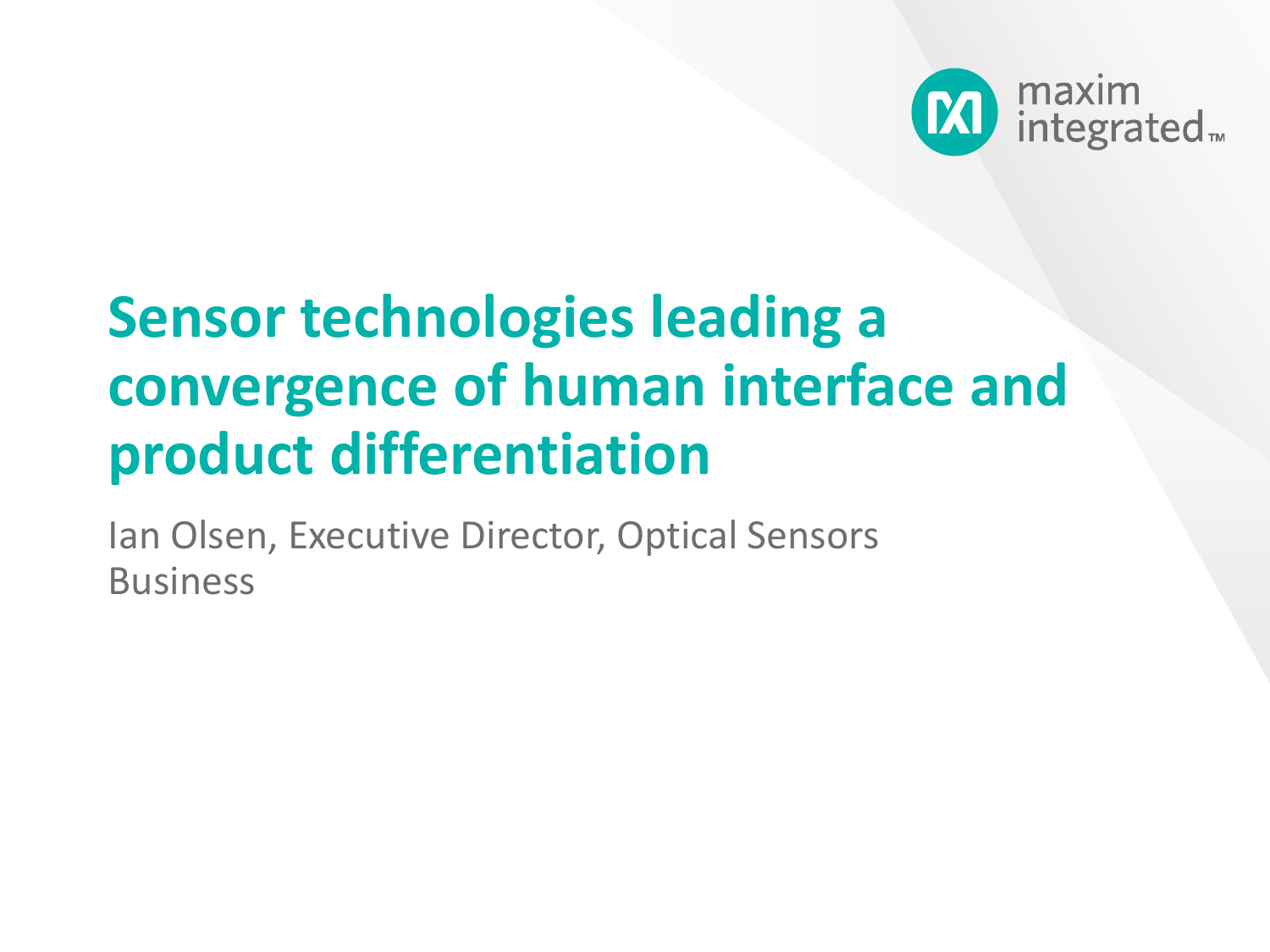#### Cell Phone Darwinism:







Social Connection "The Cigarette"

Sensors: Optical – One's Eyes Tactile – Fingers Audio – Mouth

**Talking** 

Social Connection "The Cell Phone"

Sensors: Optical – One's Eyes Tactile – Phone in hand Audio – Phone

Social Connection "The Smart Phone"

Sensors: Optical – Camera Tactile – Touch Screen Audio – Music/Phone

Text.mailing

Calling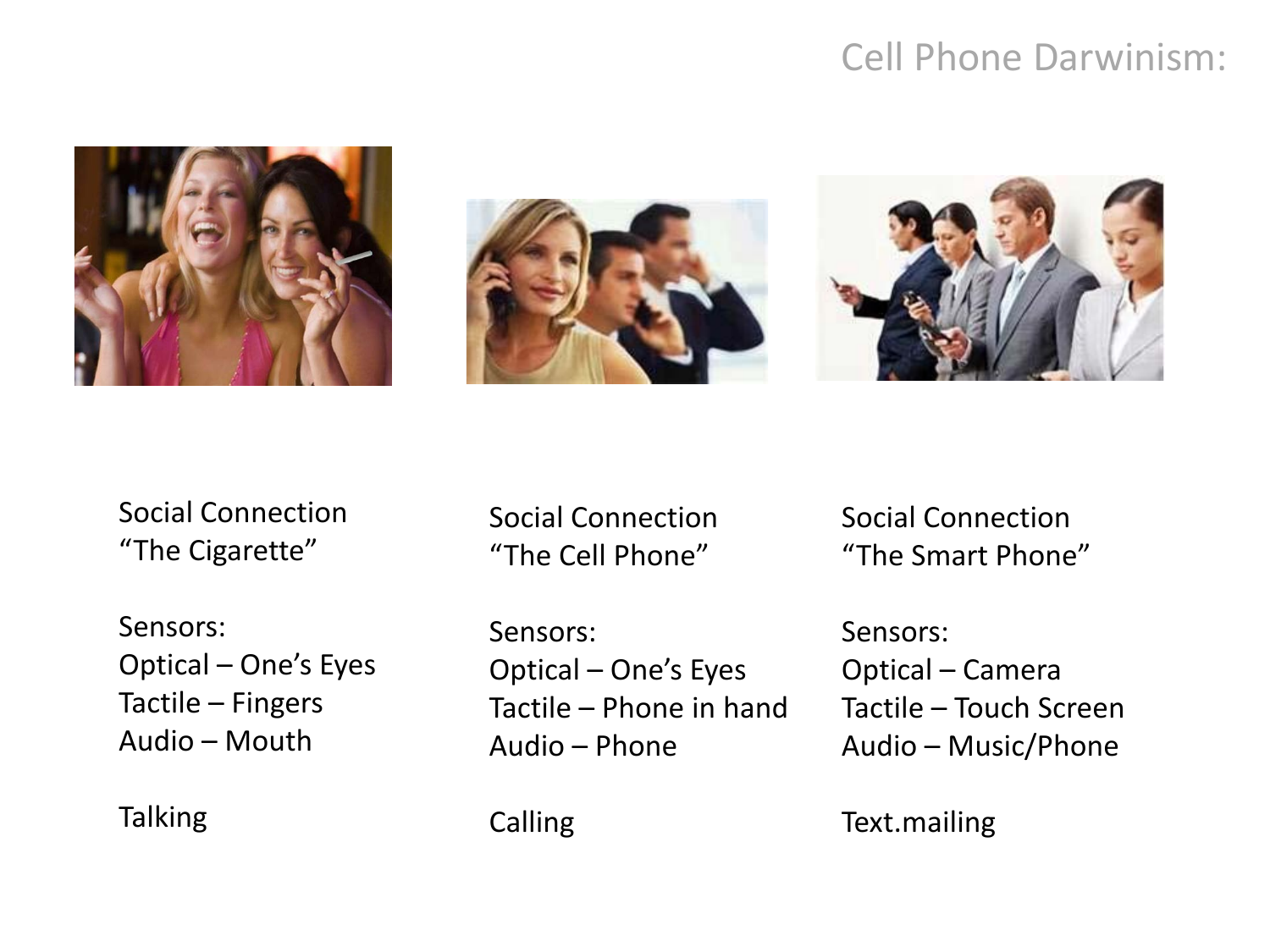## The Growth Engine:

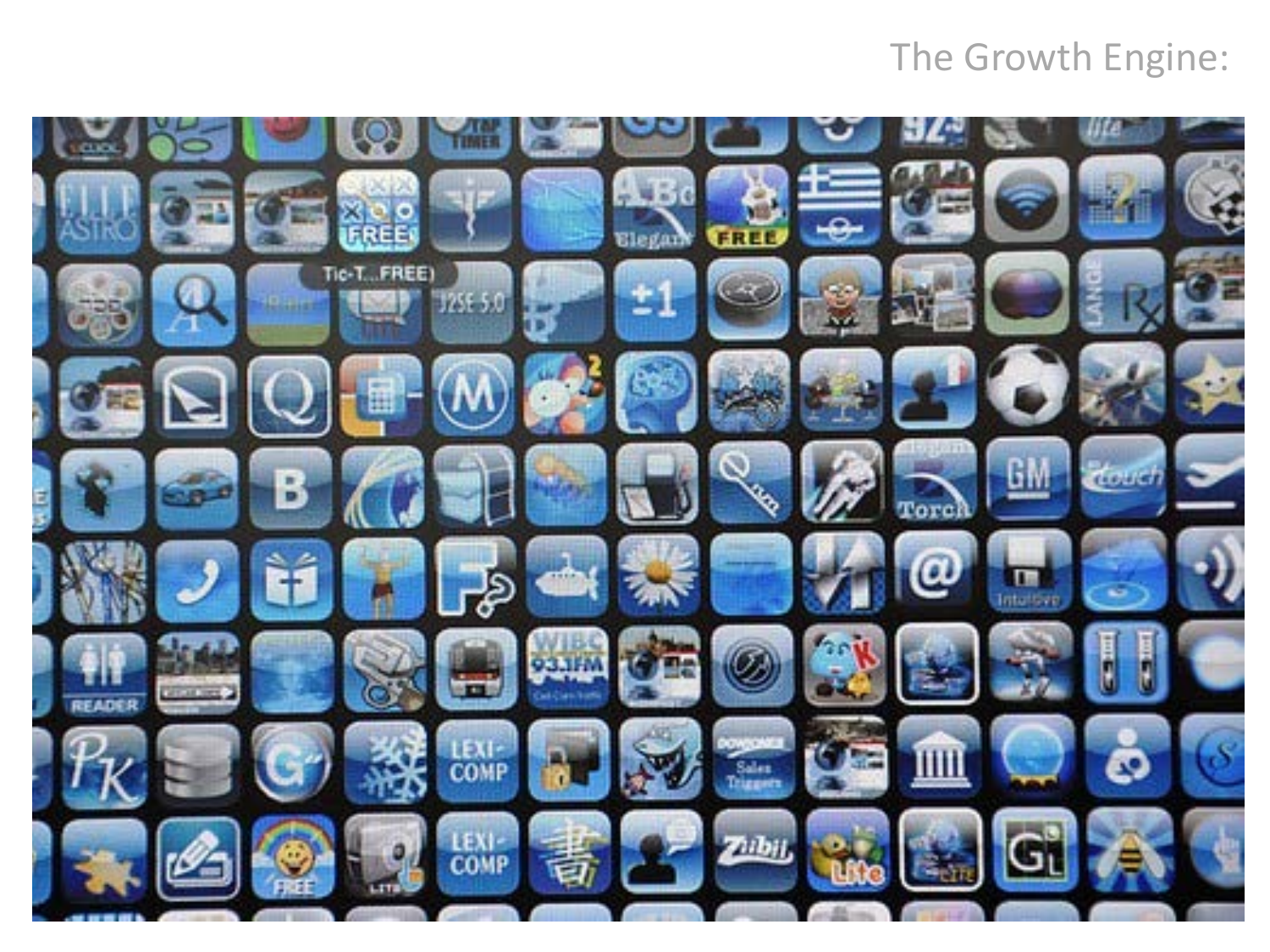## Apps Drive Technology and Sales:



Mobilewalla breaks down the four mobile marketplaces:

- $\blacksquare$  Apple 590,138 (59.95%)
- Android 320,315  $(32.54%)$
- BlackBerry 43, 544 (4.42%)
- **Windows 35, 479 (3.60%)**

Matt Brian Mobile Editor for The Next Web.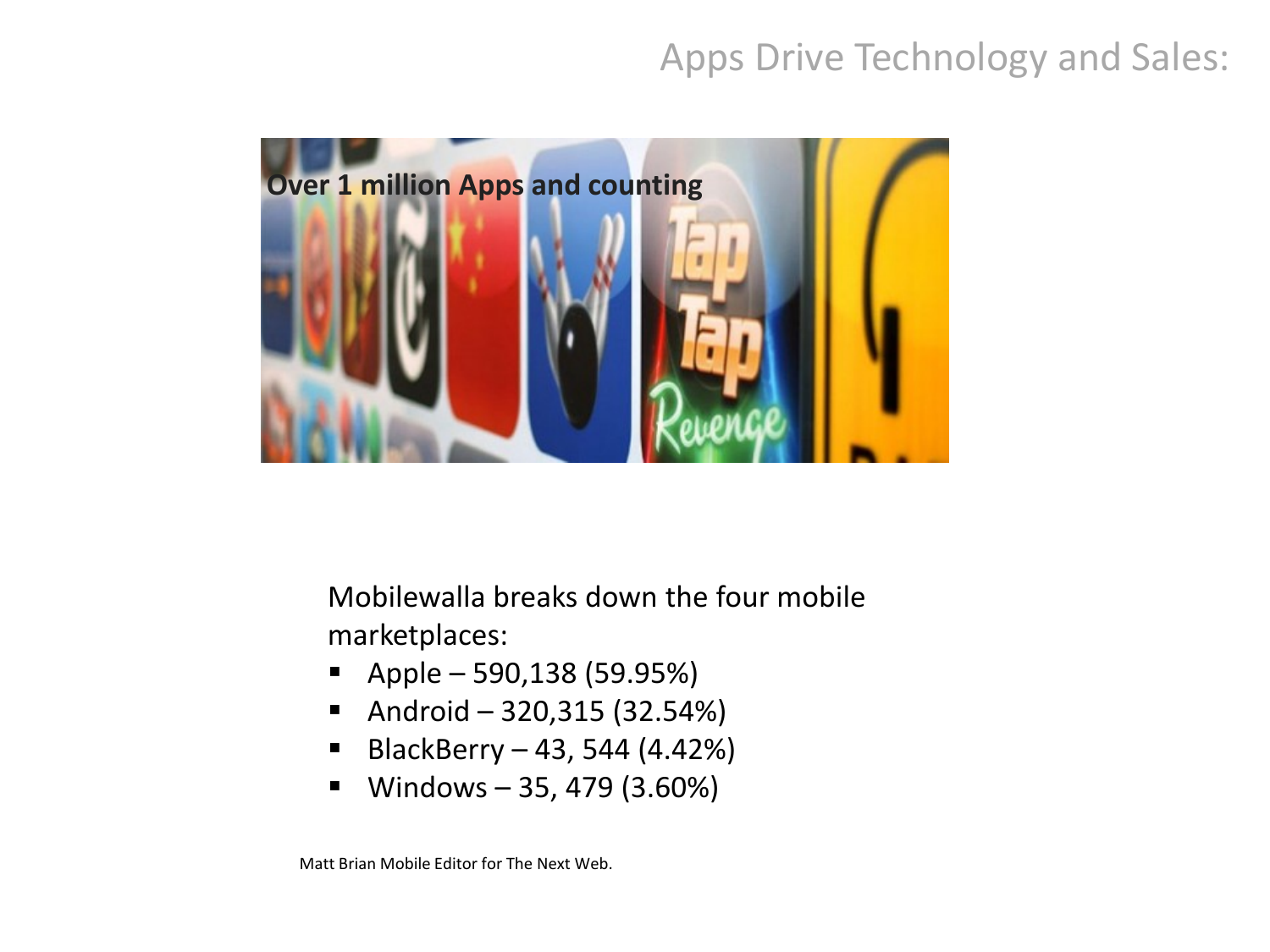#### Sensors Drive Apps and Sales:



## 14 sensors!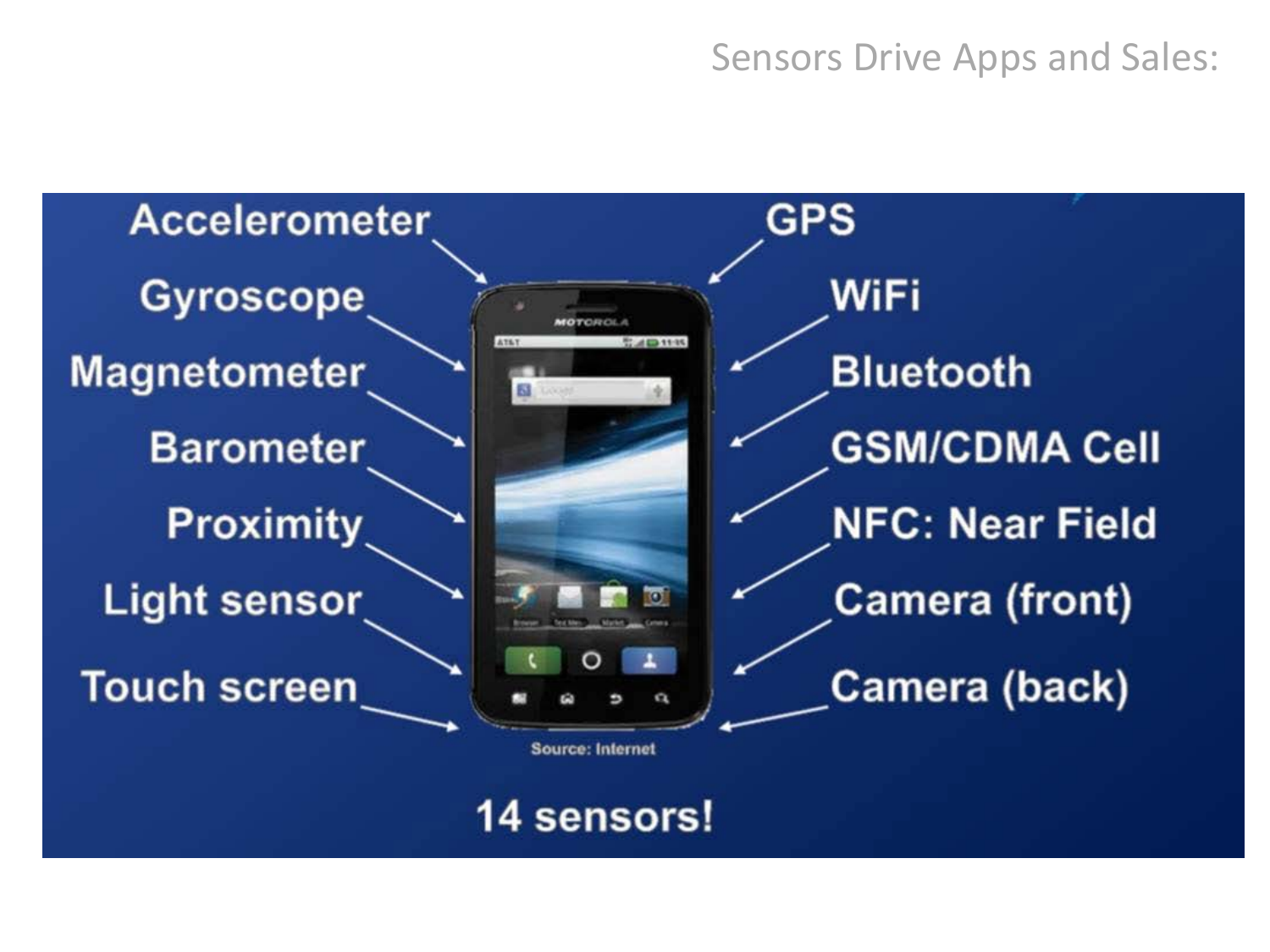## Sensors fuel the growth in Mobile:

## Mobile Phone Market: Continues to grow

- Driven mainly by ubiquitous low cost carrier service
- The dominant Smart Phone driver has been mainly apps
- Apps driven by human interface and sensory awareness
- Sensors enabled by process and technology



Frost and Sullivan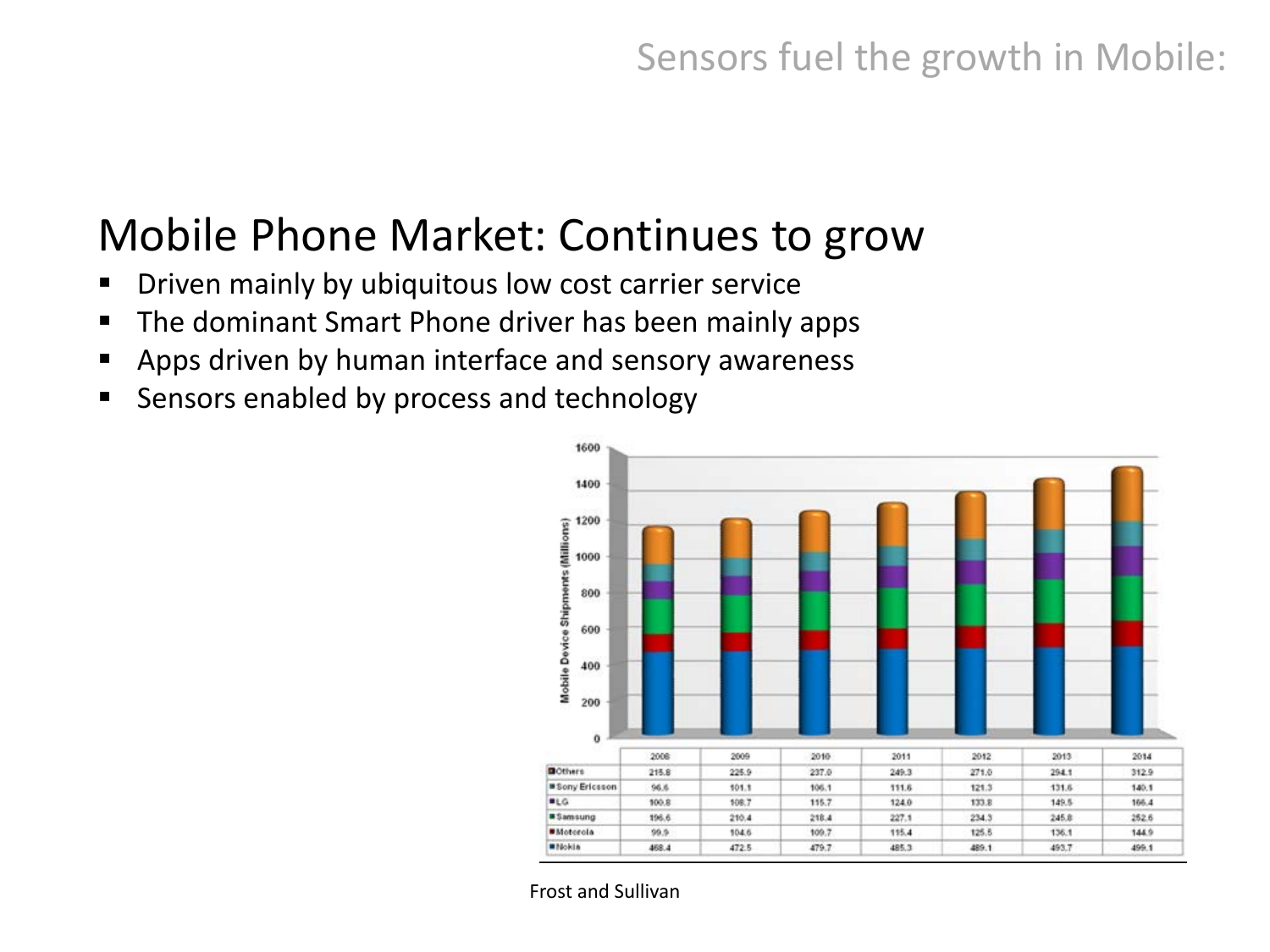#### Investors Fuel the Apps Dev:

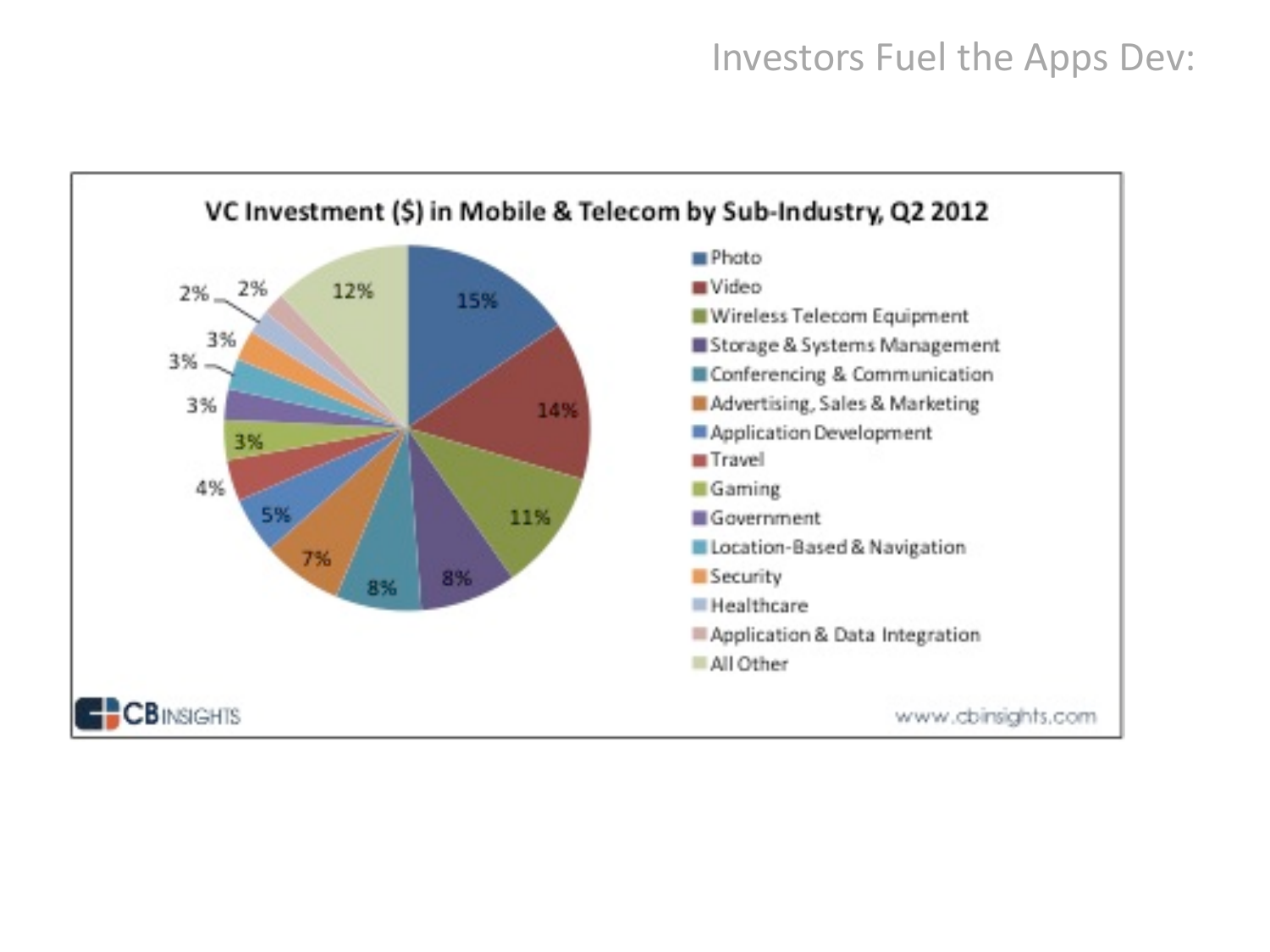## The Enabler:







#### The Human Interface





## Sensors



#### The Environmental Interface



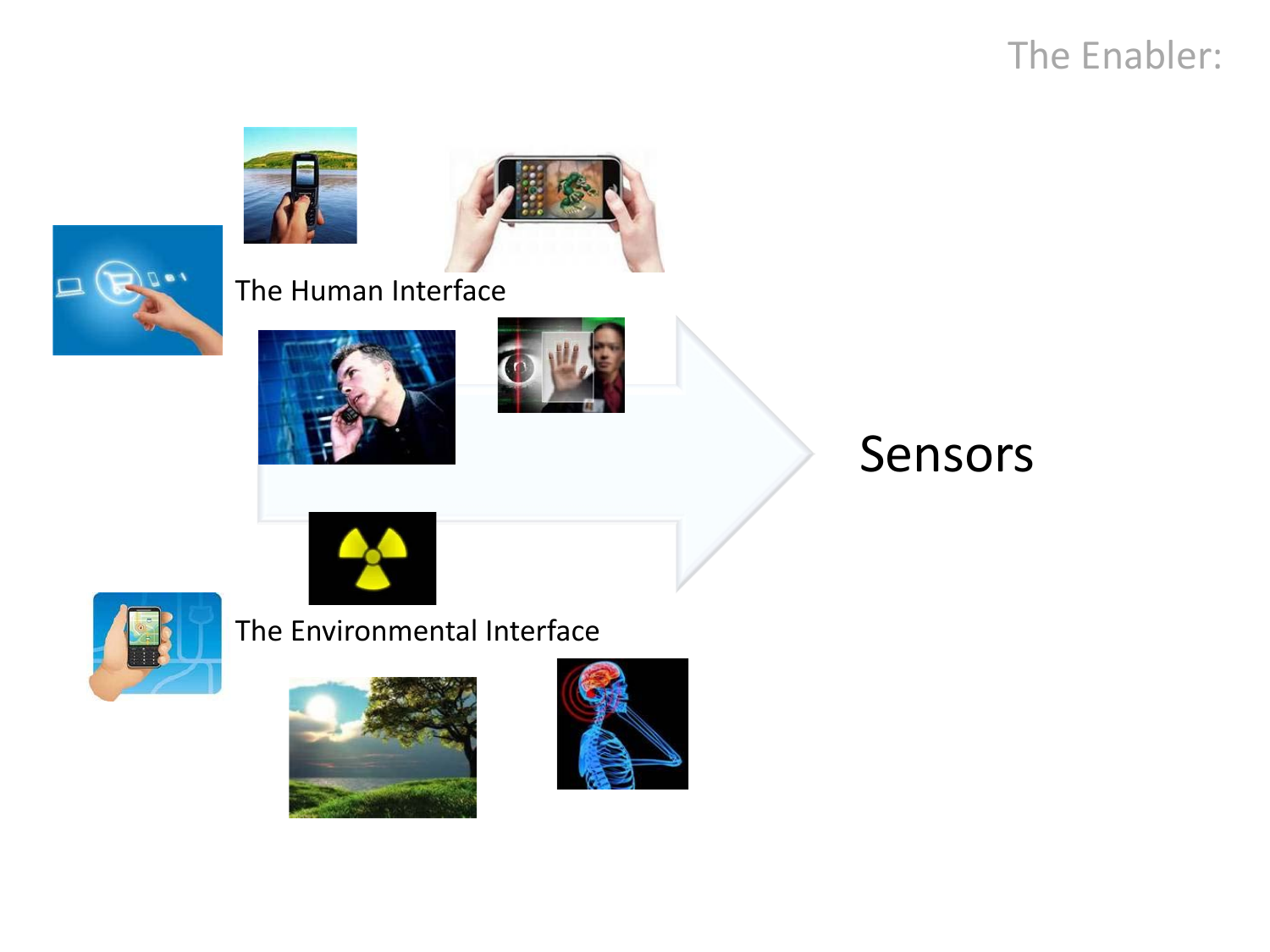## The Human Interface:

Evolution of the Human Interface:

- **Messenger**
- Mail
- Telephone
- Video
- Multimedia (Peak)
- Contextual Motion / Text-email



# Immersion Media

User interacts with the content User becomes part of the media User is immersed in the media

Sensor collaboration and matrixing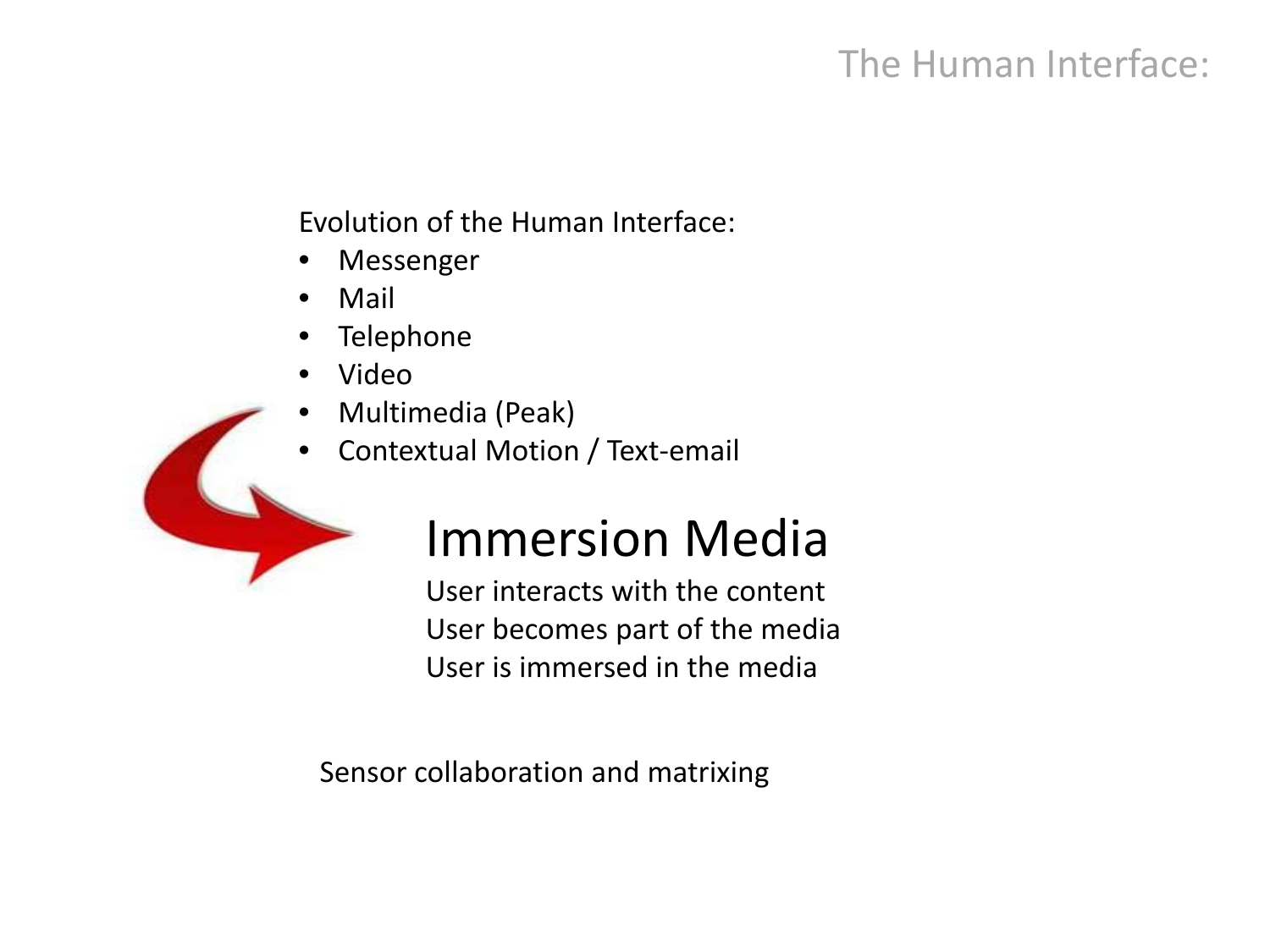## Immersion Experience:

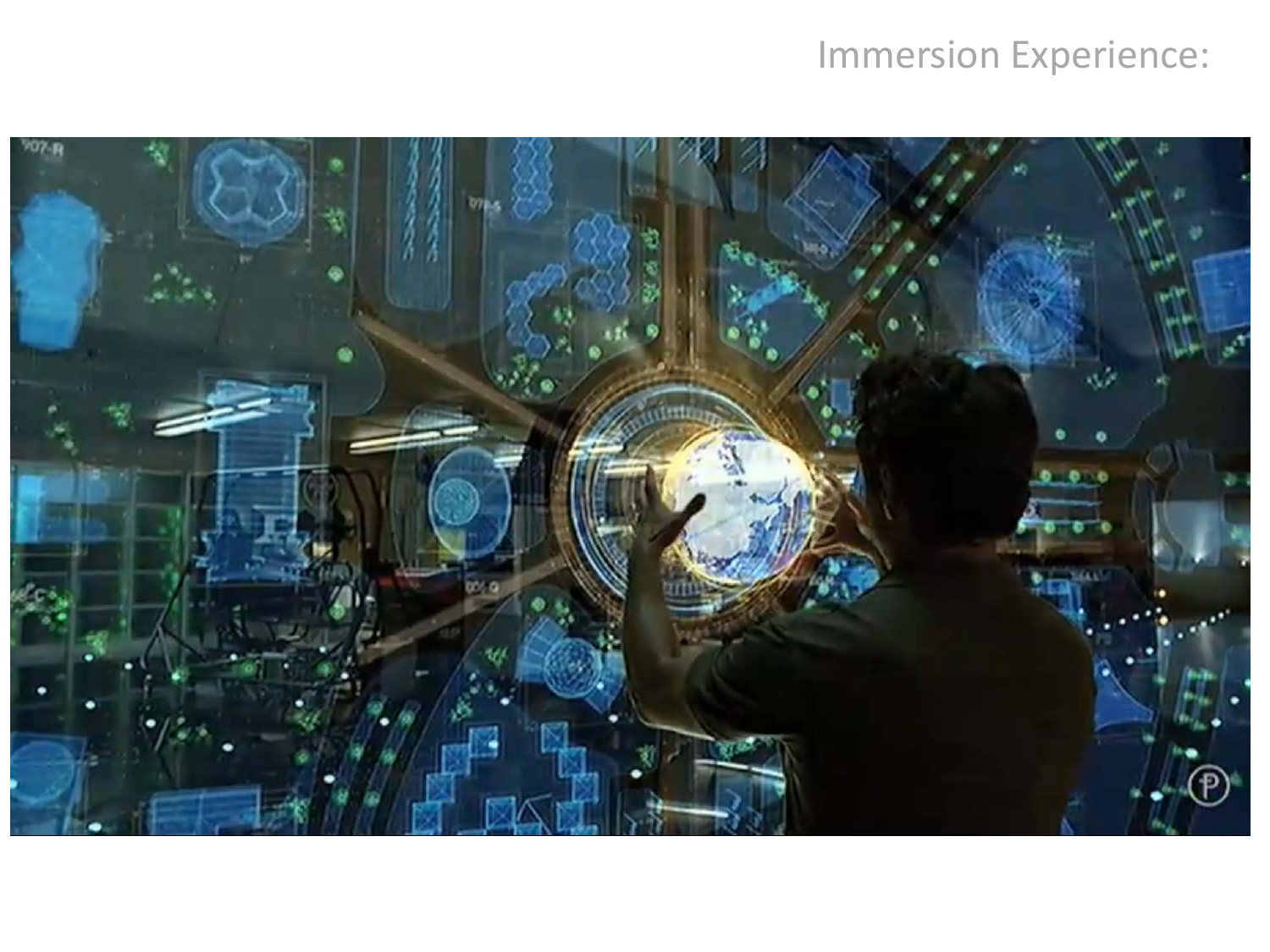## The Environmental Interface:

Evolution of the Environmental Interface:

- Finger/Nose/Ear/Eye
- Thermometer/telescope /compass
- Barometer/Altimeter
- Geiger counter/Dosimeters
- Blood Pressure/Heart Rate/Glucose/CO<sub>2</sub>/NOx/etc
- UV/IR/Ambient light/Color Temperature/etc

# Environmental Awareness

Users become in touch with their physiology User become in touch with the environment Early Warning & Remote diagnostics

Sensor protecting and diagnosing people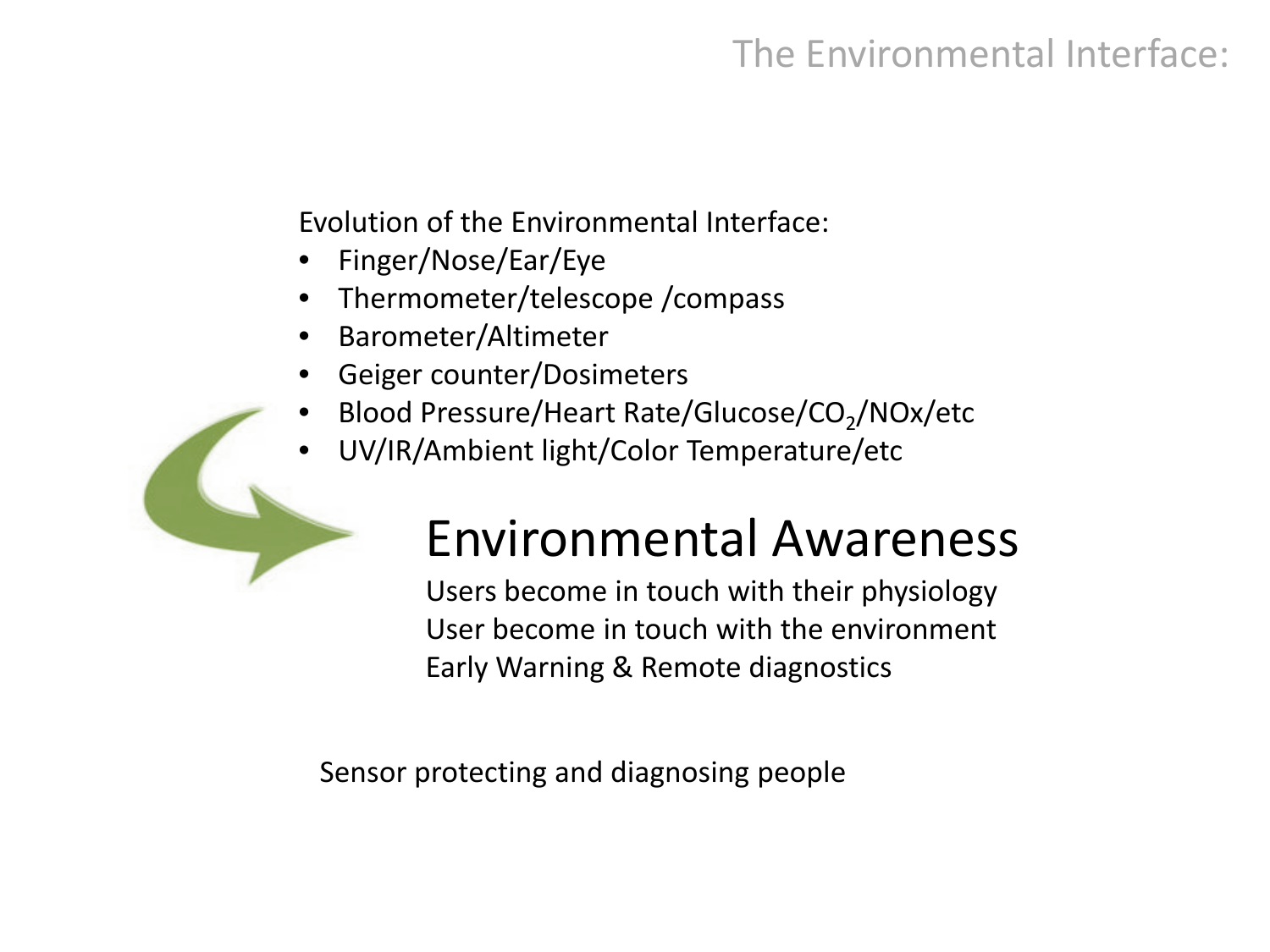## The Sensory Ecosystem:

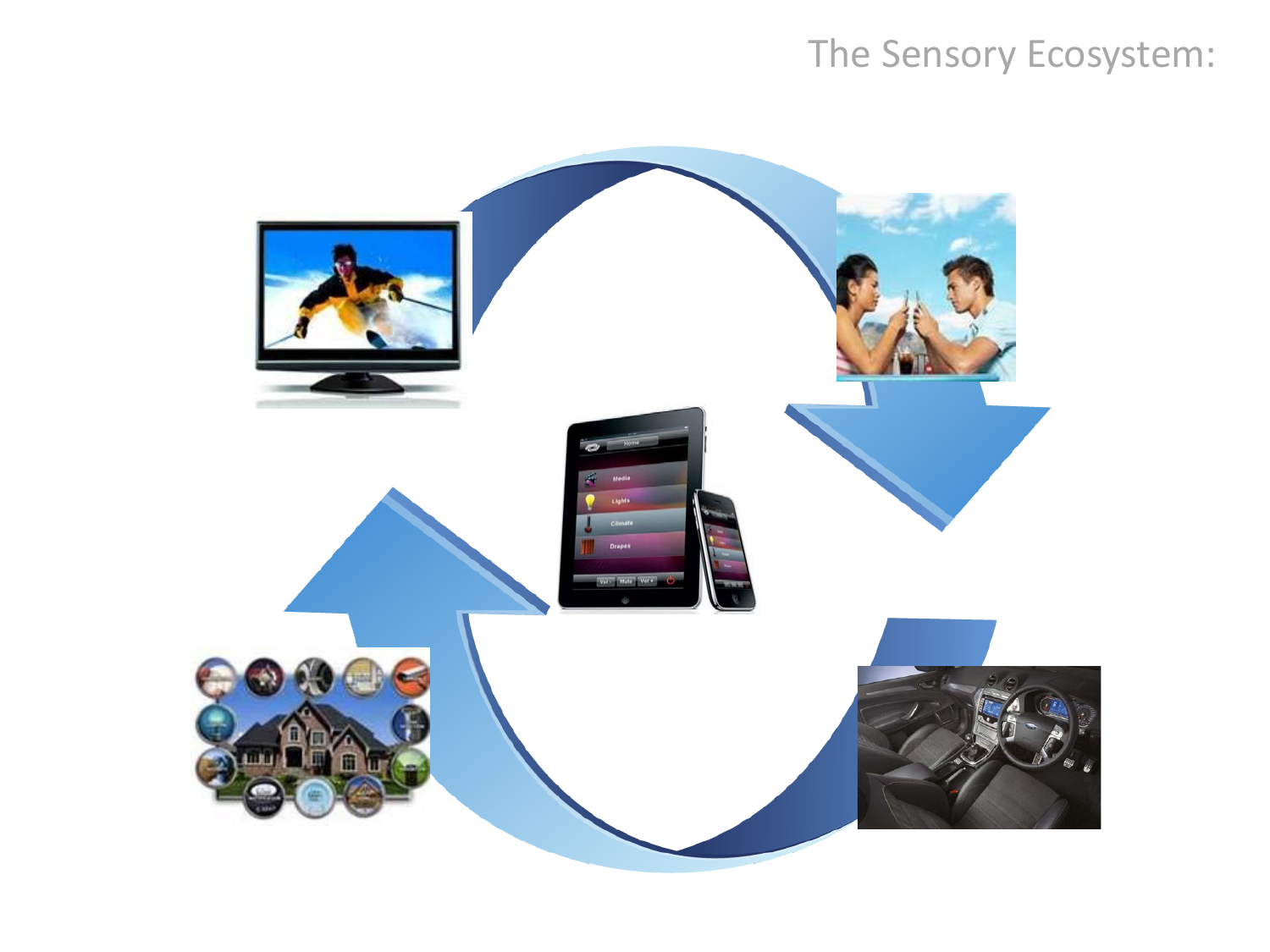#### $y<sup>1</sup>$ **MEMS & Sensors**

## Simplified view of a smart-phone board

MEMS & Sensors in red (scope of this report)

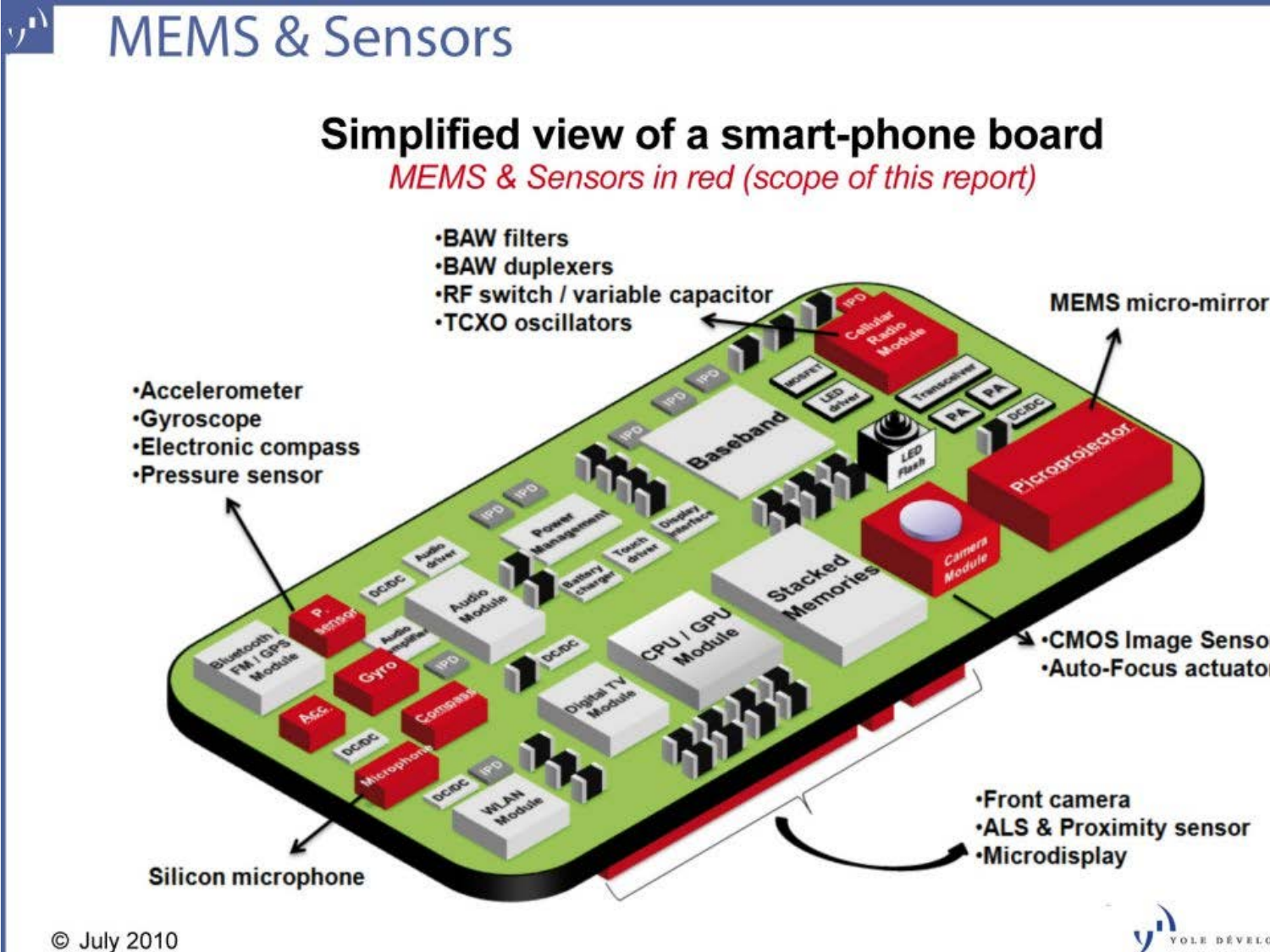#### The Question:

## Are Mobile Devices Stalled?

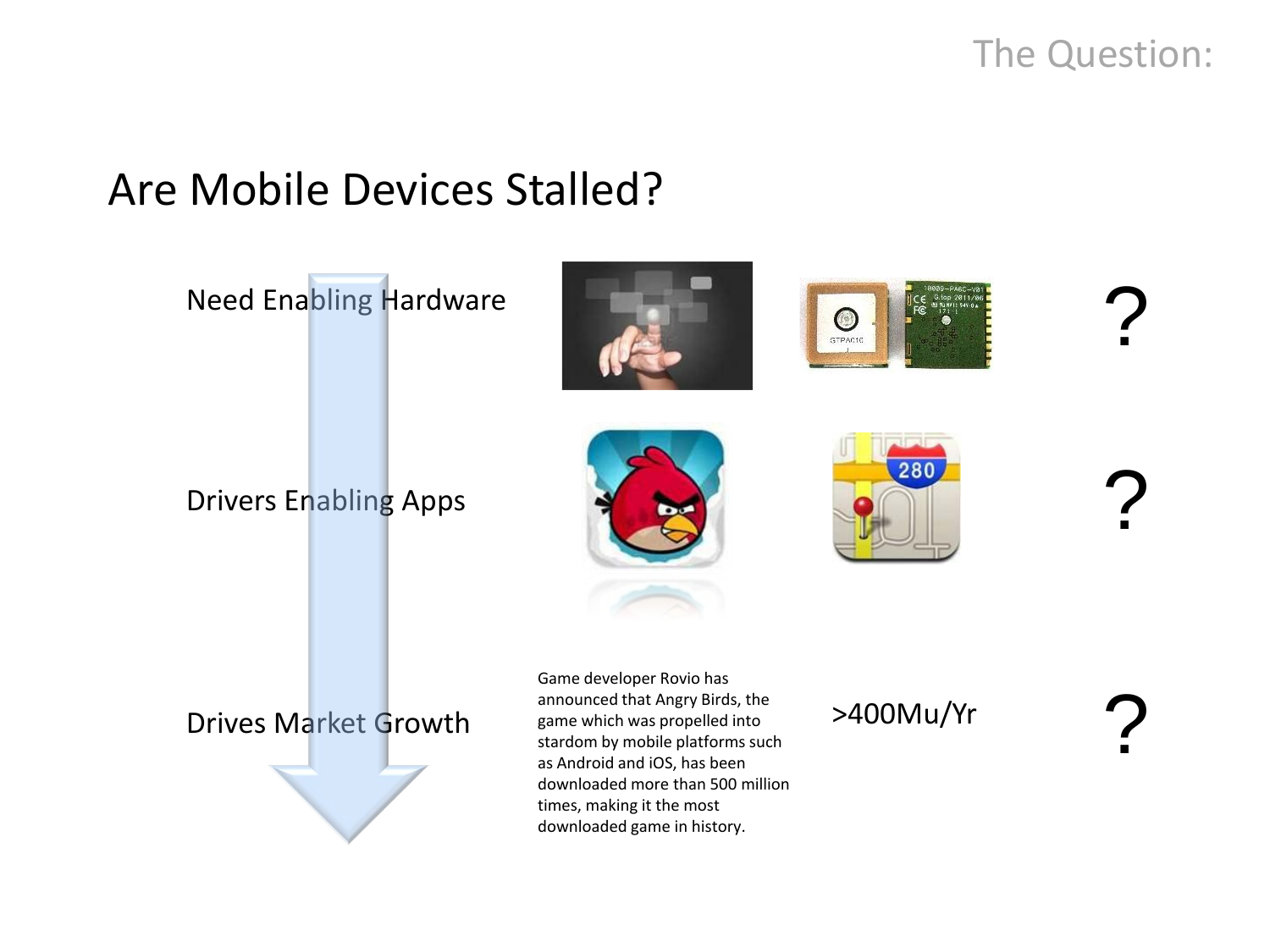#### The Answer:

## No – We are at the a unique inflection point

#### Sensor Collaboration

Data integration Functional enhancement Collective computation

Sensor Infusion New sensor technology Richer data streams Multi stage sensor path

## 3D Display

Creation of virtual reality Adding depth to data and media Immersion media

Surround Images and sound Broaden scope of experience Increase functionality by multi object View